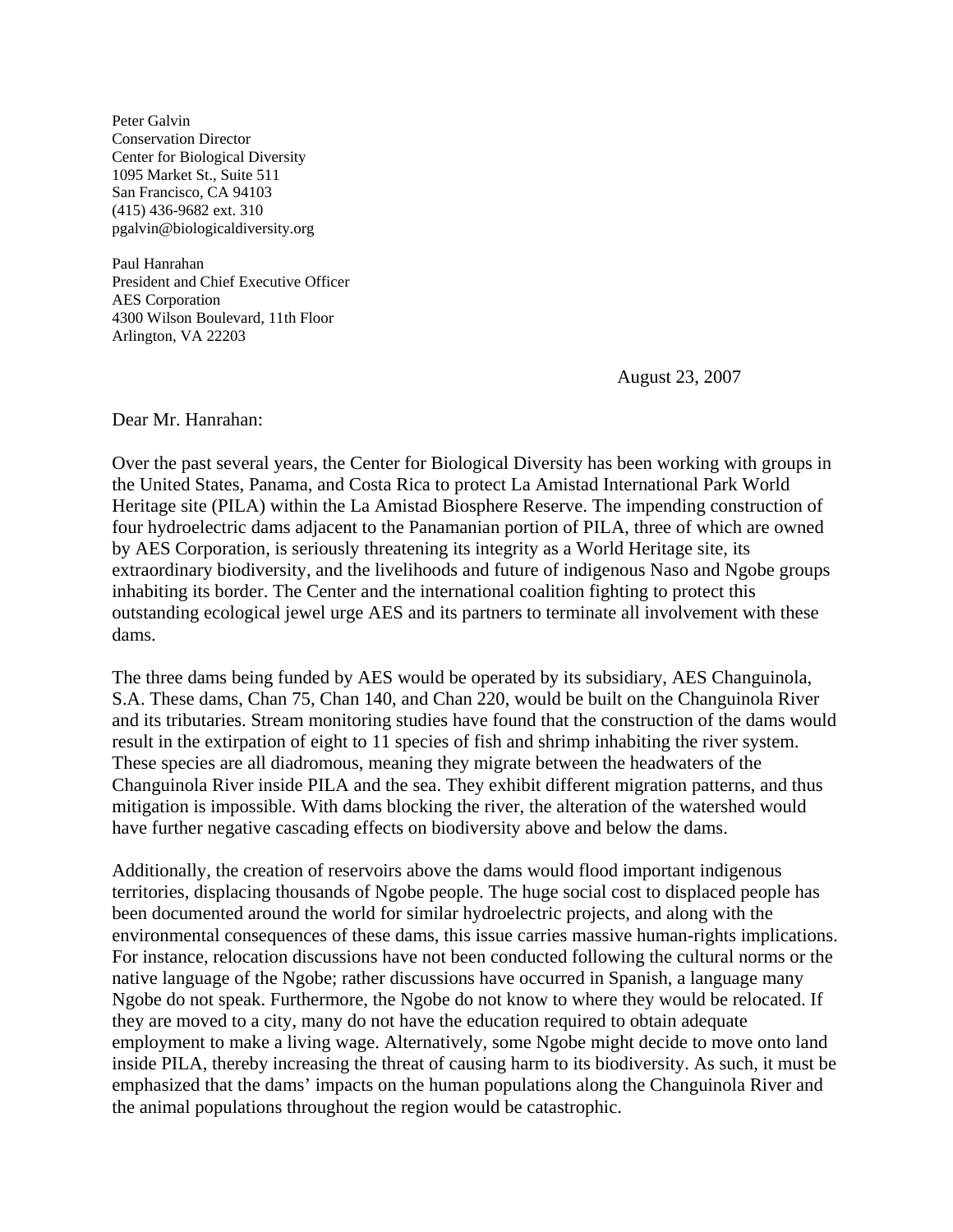For these reasons the Center, in association with indigenous communities, Panamanian organizations, and other non-governmental organizations from around the globe, asks that AES and its partners terminate their involvement in the three Changuinola hydroelectric projects. The dams would put at risk an internationally renowned World Heritage site and would negatively impact indigenous communities, future tourism in Panama, and many threatened and endangered species.

As part of our effort to raise awareness about these threats and to find solutions, the Center and more than 30 other groups filed a Petition to the World Heritage Committee to list PILA as a World Heritage site "in Danger" on April 23, 2007. The Committee reviewed and agreed with the threats assessment presented therein, and decided on June 26, 2007 to request a joint invitation from Panama and Costa Rica for a World Heritage Centre and World Conservation Union (IUCN) mission to investigate these threats. In its decision, the Committee states that it regrets that Panama did not report the existence of the proposed hydroelectric projects to the World Heritage Centre as required under the World Heritage Convention. This decision will increase global attention to the area, to World Heritage sites threatened by dam construction, and to the companies responsible for constructing these dams.

The international coalition of environmental and indigenous groups remains deeply concerned about, and dedicated to, improving the current situation. Our goal is to ensure adequate protection and longevity to the integrity of PILA, fair treatment of indigenous communities, and to inform the global public about what has been going on in and around this extraordinary region.

In light of the above, the Center, in partnership with Ngobe and Naso community leaders, and on behalf of the groups supporting this letter, reiterates its strong recommendation that AES end its involvement in these projects. With the recent World Heritage decision, international pressure is mounting to protect PILA from these destructive projects. In addition, ongoing research has also demonstrated that large reservoirs associated with hydroelectric projects likely are very significant contributors to global warming, due to methane emissions.

Given the devastating consequences to the area's biodiversity should construction continue, and the opposition by indigenous Ngobe to any relocation that would be caused by the dams' reservoirs, the continued involvement of AES and its partners with these projects is not in accord with AES's own code of business conduct and ethics. The Center for Biological Diversity and the Panamanian and international coalition [\(see attached letters\)](http://www.biologicaldiversity.org/swcbd/programs/international/pdfs/Letters-in-Spanish-and-English.pdf) urge AES to live up to its "commitment to be environmentally responsible" and to terminate its involvement with the Changuinola dams. Please direct any questions or comments to the address or phone number listed above.

Sincerely,<br>petud s/

 Peter Galvin Conservation Director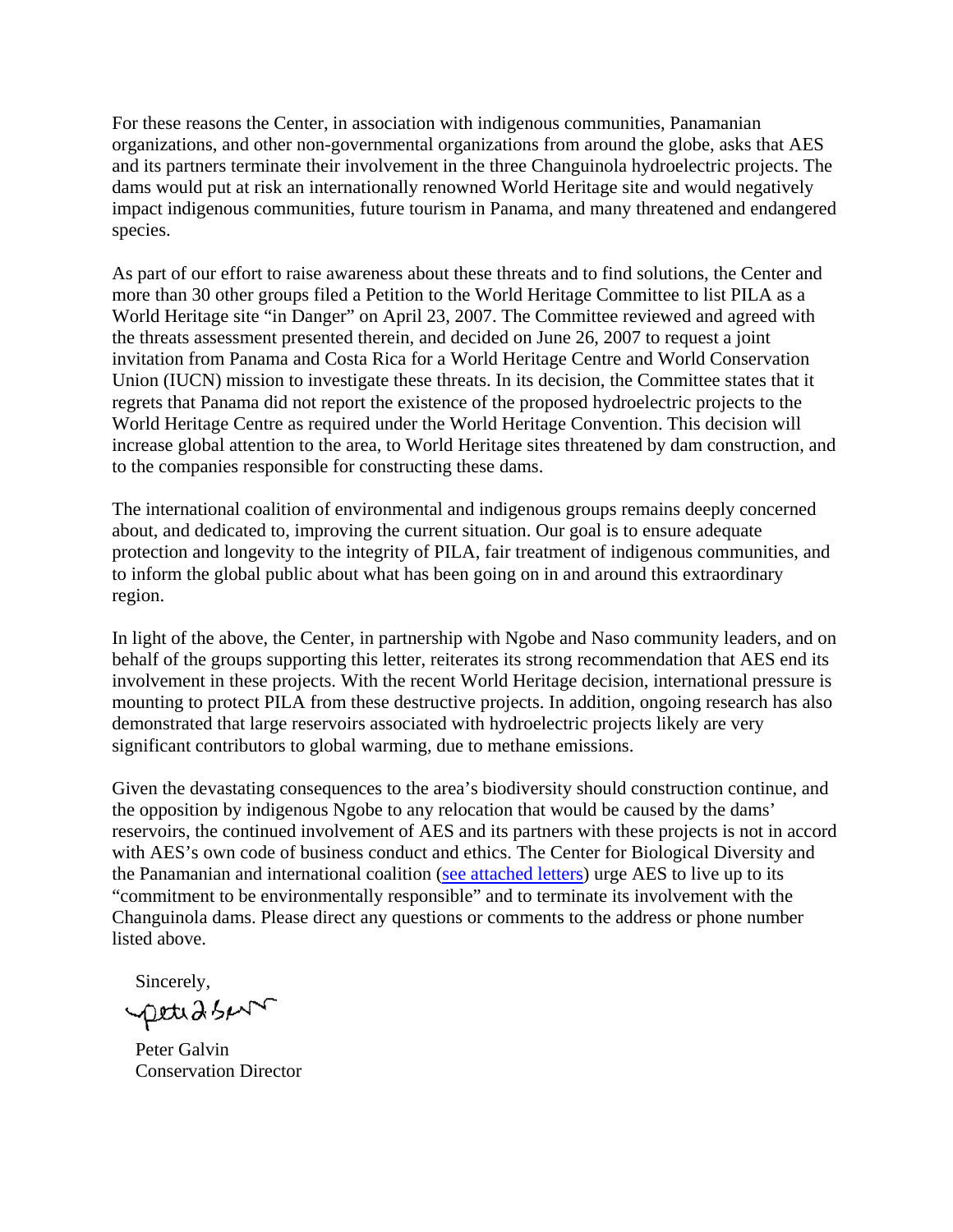#### Copies sent to:

- 1 E. Pihl & Søn A.S Danish Contractor
- 1 MT Højgaard a/s Danish Contractor
- 1 Vattenfall AB Swedish Contractor
- 1 Alstom French Contractor
- 1 Alstom Brazil Brazilian Contractor
- 1 Union Fenosa Edemet-Edechi Spanish/Panamanian Distributor
- 1 MWH American Contractor
- 1 MWH Panama, S.A. Panamanian Contractor
- 1 FMR Corporation AES Shareholder
- 1 Legg Mason Funds Management, Inc. AES Shareholder
- 1 Janus Capital Management, LLC AES Shareholder
- 1 The Vanguard Group, Inc. AES Shareholder
- 1 Barclays Global Investors UK Holdings Ltd AES Shareholder
- 1 State Street Corporation AES Shareholder
- 1 AXA AES Shareholder
- 1 Sound Shore Management, Inc. AES Shareholder
- 1 Capital Guardian Trust Company AES Shareholder
- 1 Putnam Investment Management, Inc. AES Shareholder
- 1 Fidelity Contrafund Inc. AES Shareholder
- 1 Vanguard 500 Index Fund AES Shareholder
- 1 Fidelity Leveraged Company Stock Fund AES Shareholder
- 1 Vanguard Mid-Cap Index Fund AES Shareholder
- 1 Select Sector SPDR Fund-Utilities AES Shareholder
- 1 Fidelity Balanced Fund AES Shareholder
- 1 Fidelity Equity-Income Fund AES Shareholder
- 1 Vanguard Total Stock Market Index Fund AES Shareholder
- 1 Vanguard Institutional Index Fund-Institutional Index FD AES Shareholder
- 1 Fidelity Mid-Cap Stock Fund AES Shareholder
- 1 California Public Employees' Retirement System
- 1 Employees Retirement System of Texas
- 1 New York State and Local Retirement System
- 1 Florida Department of Management Services, Division of Retirement
- 1 State Employees' Retirement System of Illinois
- 1 Pennsylvania State Employee's Retirement System
- 1 Massachusetts Public Employee Retirement Administration Commission
- 1 National Association of State Retirement Administrators
- 1 Roger Sant AES founder
- 1 Richard Darman Chairman of the Board of Directors, AES Corporation
- 1 Andres Gluski Executive VP and COO, AES Corporation
- 1 Jonathan Coles Executive VP and President Latin America, AES Corporation
- 1 Brian Miller Executive VP and General Counsel, AES Corporation
- 1 Javier Giorgio General Manager, AES Panama
- 1 Humberto Gonzalez Project Director (AES Changuinola S.A.), AES Panamá
- 1 Ligia Castro de Doens Administradora General, ANAM
- 1 Aleida Salazar Directora Nacional Áreas Protegidas y Vida Silvestra, ANAM
- 1 Eduardo Reyes Subadministrador General, ANAM
- 1 Hilda Candanedo Directora Gestión Integrada de Cuencas Hidrográficas, ANAM
- 1 Natalia Young Directora Nacional de Protección de la Calidad Ambiental, ANAM
- 1 Ruben Blades Ministro de Turismo, Instituto Panameño de Turismo
- 1 Francesco Bandarin Director, World Heritage Centre
- 1 Kishore Rao Deputy Director, World Heritage Centre
- 1 Marc Patry Programme Specialist, World Heritage Centre
- 1 Pueblo Ngobe, Provincia de Bocas del Toro, Panama
- 1 Valentin Santana King, Naso Tjer Di Kingdom, Panama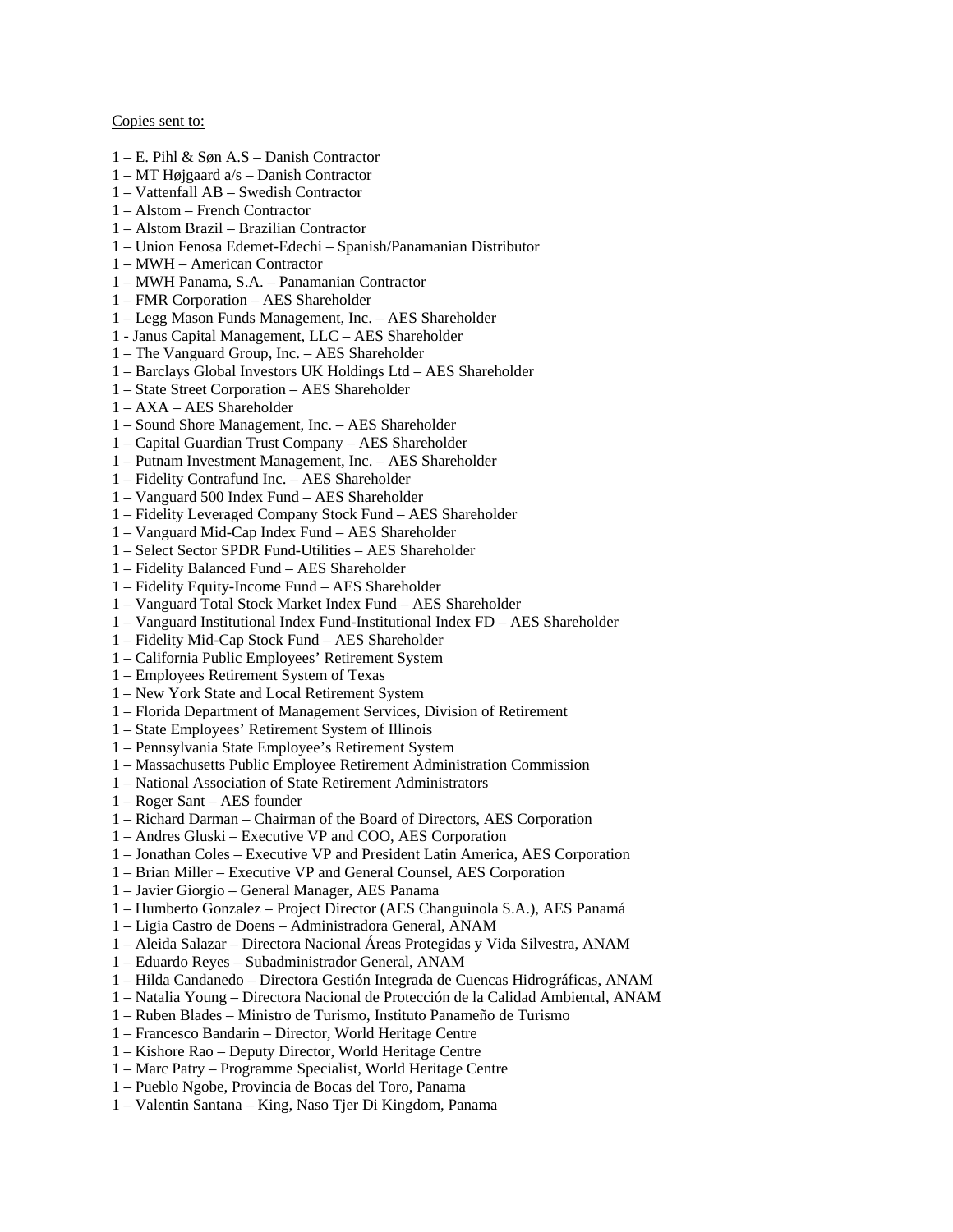## **Groups endorsing this campaign to protect the Changuinola River and La Amistad Biosphere Reserve**

## **ALIANZA NASO**

Feliz Sánchez Correos Nacionales de Changuinola, Bocas del Toro, entrega general Bocas del Toro, República de Panamá TEL: + 507 6496-9841 abigails55@gmail.com

#### **ALIANZA PARA LA CONSERVACION Y EL DESARROLLO (ACD)**

Ariel Rodríguez – Vice President 0843-01448 Panamá, República de Panamá TEL/FAX: + 507 223-9170 ariel.rodriguez@acdpanama.org

# **AMBLEA BINACIONAL DE AFECTADOS POR**

**YACYRETA** Emilio Vitale Argentina emiliovitale@gmail.com

## **AMIGOS DEL PARQUE INTERNACIONAL LA AMISTAD**

Ana Sánchez + 506 771-2628 Republica de Panama amipila@cwpanama.net

## **ANAI, INC.**

Dr. William McLarney – Executive Director 1120 Meadows Rd. Franklin, North Carolina 28734 USA anaiinc@dnet.net

## **ANGIKAR BANGLADESH FOUNDATION**

Muhammad Hilaluddin – Chief Director Sunibir, 25 West Nakhalpara, tejgaon Dhaka 1215, Bangladesh. + 01711806054 angikarbd@yahoo.com, hifangbd@gmail.com, angikarbd@hotmail.com

## **ASOCIACION AMBIENTAL AGROTURISTICA DE BAJO MONO**

Brenda Gonzalez Correos Nacionales de Boquete, Chiriquí, entrega general Boquete, República de Panamá TEL: + 507 6527-1161 / + 507 720-3095 belizabeth03@hotmail.com

## **ASOCIACION ANAI**

Benson Venegas R – Executive Director Apdo. 170-2070 Sabanilla de Montes de Oca Costa Rica, C.A. diego@anaicr.org

#### **ASOCIACION DE DERECHO AMBIENTAL**

Susana Serracin – Secretaria El Carmen, Vìa Grecia, Edificio Jarama, Piso No. 1- D Panamá, República de Panamá TELEFAX: + 507 264-3191 susana\_serracin5@hotmail.com

#### **ASOCIACION DE PRODUCTORES PARA EL DESARROLLO COMUNITARIO DE LA CIENAGA GRANDE DEL BAJO SINU** (**ASPROCIG)** Colombia

asprocig@colnodo.apc.org.co www.asprocig.org.co

#### **ASOCIACION DE PROFESIONALES Y TECNICOS NGOBE BUGLE (APROTENG)**

Celestino Abrigo Bocas del Toro, Republica de Panama

## **ASOCIACION ECOLOGISTA PANAMENA**

Doctor Donaldo Sousa El Carmen, Vìa Grecia, Edificio Jarama, Piso No. 1- D Panamá, República de Panamá TEL/FAX: + 507 264-3191 sousadonaldo@hotmail.com

## **ASOCIACION PARA LA CONSERVACION DE LA BIOSFERA**

Ezequiel Miranda Correos Nacionales de Boquete, Chiriquí, entrega general Chiriquí, República de Panamá TEL: + 507 668-39826 acbbiosfera@gmail.com

## **ASOCIACION PARA LA PRACTICA DE LA MEDICINA TRADICIONAL NASO (ASOMETRAN)**

Gustavo Arosemana Bocas del Toro, República de Panamá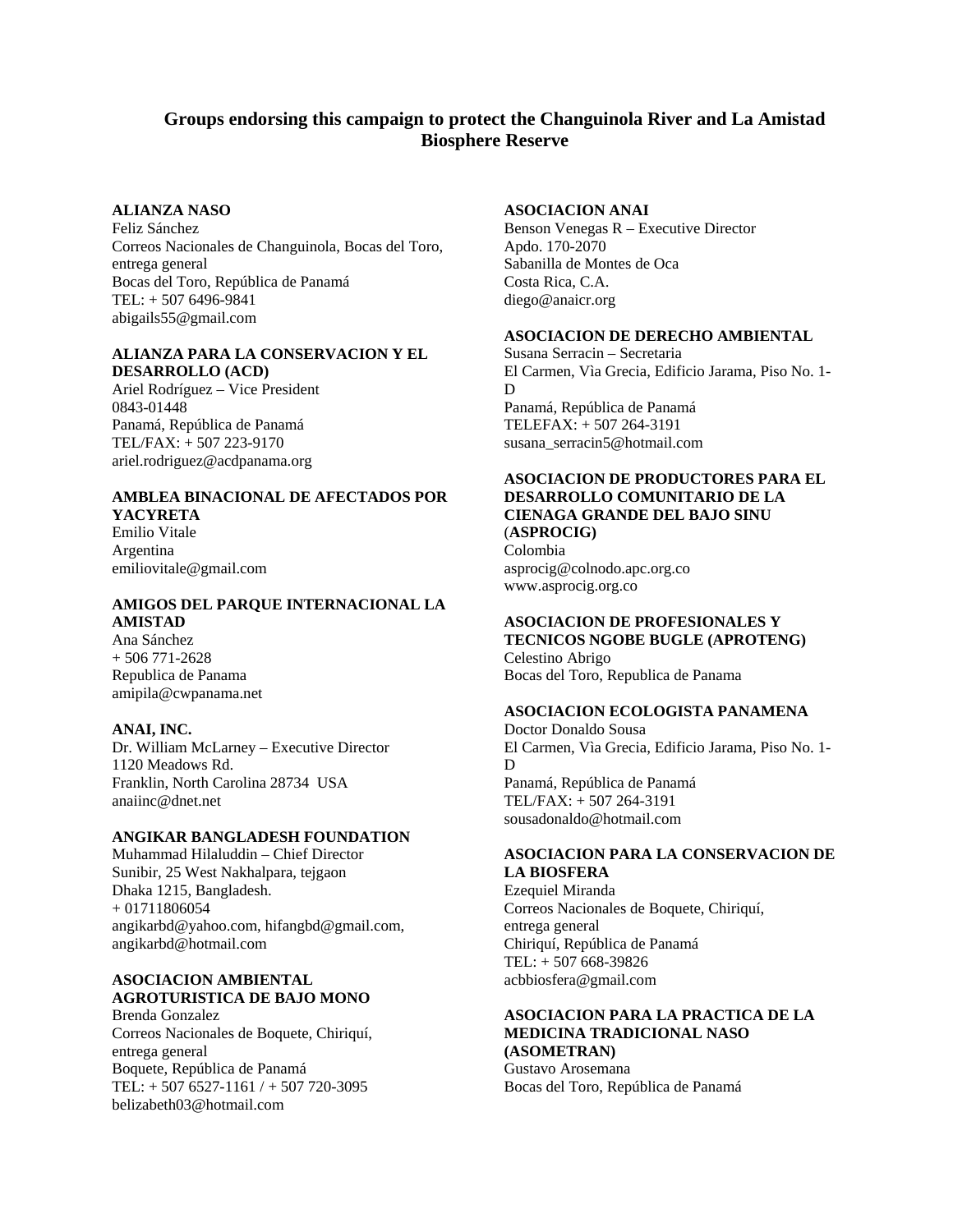## **ASOCIACIÓN PARA LA PRESERVACIÓN DE LA RANA DORADA Y OTROS ANFIBIOS EN PANAMÁ**

Ana Lucrecia Arosemena – Presidente 0815-00989, Zona 4 Panamá, República de Panamá. TEL: +507 266-0333 / + 507 6604-3520 panamaranadorada@yahoo.com

#### **ASSOCIATION ANICHOISE POUR LE DEVELOPPEMENT DES ECHANGES INTERNATIONAUX (A.A.D.E.I.)**

Patrice BAUGIER 03, avenue de Bigarron 13720 La Bouilladisse France p.b7@free.fr

#### **BELIZE INSITUTE OF ENVIRONMENTAL LAW AND POLICY**  Candy Gonzalez

Belize candybz@gmail.com

#### **CENSAT AGUA VIVA**

Juan Pablo Soler Colombia energia@censat.org

## **CENTRE FOR ENVIRONMENTAL PROTECTION**

A.C. Zonunmawia – Coodinator and Chairman B-27/1, Tuikual South, Aizawl 796001, Mizoram, India + 91-0389-2319116 + 09436153488 cep\_mizo@lycos.com

#### **CENTRO DE DERECHOS HUMANOS TEPEYAC DEL ISTMO DE TEHUANTEPEC, A.C.**

Javier Balderas Castillo – Director Privada la Providencia 100 Barrio La Soleda, Santo Domingo Tehuantepec, Oaxaca. México tanguyudevixhana@yahoo.com.mx

#### **CENTRO DE ESTUDIOS Y ACCION SOCIAL PANAMENO (CEASP)**

Jesus Alemancia 0819-10043 Panamá, República de Panamá TEL: + 507 226-6602 ceaspa@cwpanama.net

#### **CITIZENS CONCERN FOR DAMS AND DEVELOPMENT (CCDD)**

Ramananda Wangkheirakpam Jupiter Yambem Center, Paona International Market, Imphal West 795001 Manipur, India ccddne@yahoo.co.in www.ccddne.net

## **CITIZENS ENVIRONMENTAL COALITION**

Steve Breyman, Ph.D. – Executive Director 119 Washington Avenue, Third Floor Albany, NY 12210 ph. (518) 462-5527, x14 breyms@rpi.edu

#### **COALICION CUIDADANA POR AISEN RESERVA DE VIDA**

Peter Hartmann Coordinador Patagonia Chilena aisen-rv@entelchile.net

## **COMITE PRODEFENSA DE ARCEDIANO**

Elsa Stettner Mexico ecstettner@hotmail.com

## **CONSEJO DE EJIDOS Y COMUNIDADES OPOSITORES A LA PRESA LA PAROTA (CECOP)**

Rodolfo Chavez Galindo Mexico rodoprt@hotmail.com

## **COOPERATIVA SOLARY DE PANAMA**

Arcadio Aguilar + 507 6487-8430 Changuinola, Bocas del Toro Panama

## **CULTURAL SURVIVAL**

Ellen Lutz – Executive Director 215 Prospect Street Cambridge, MA 02139 617-441-5404 elutz@culturalsurvival.org

#### **EARTH ACTION NETWORK**

Mha Atma S Khalsa – Director 1536 Crest Dr. Los Angeles, CA 90035 USA www.earthactionnetwork.org earthactionnetwork@earthlink.net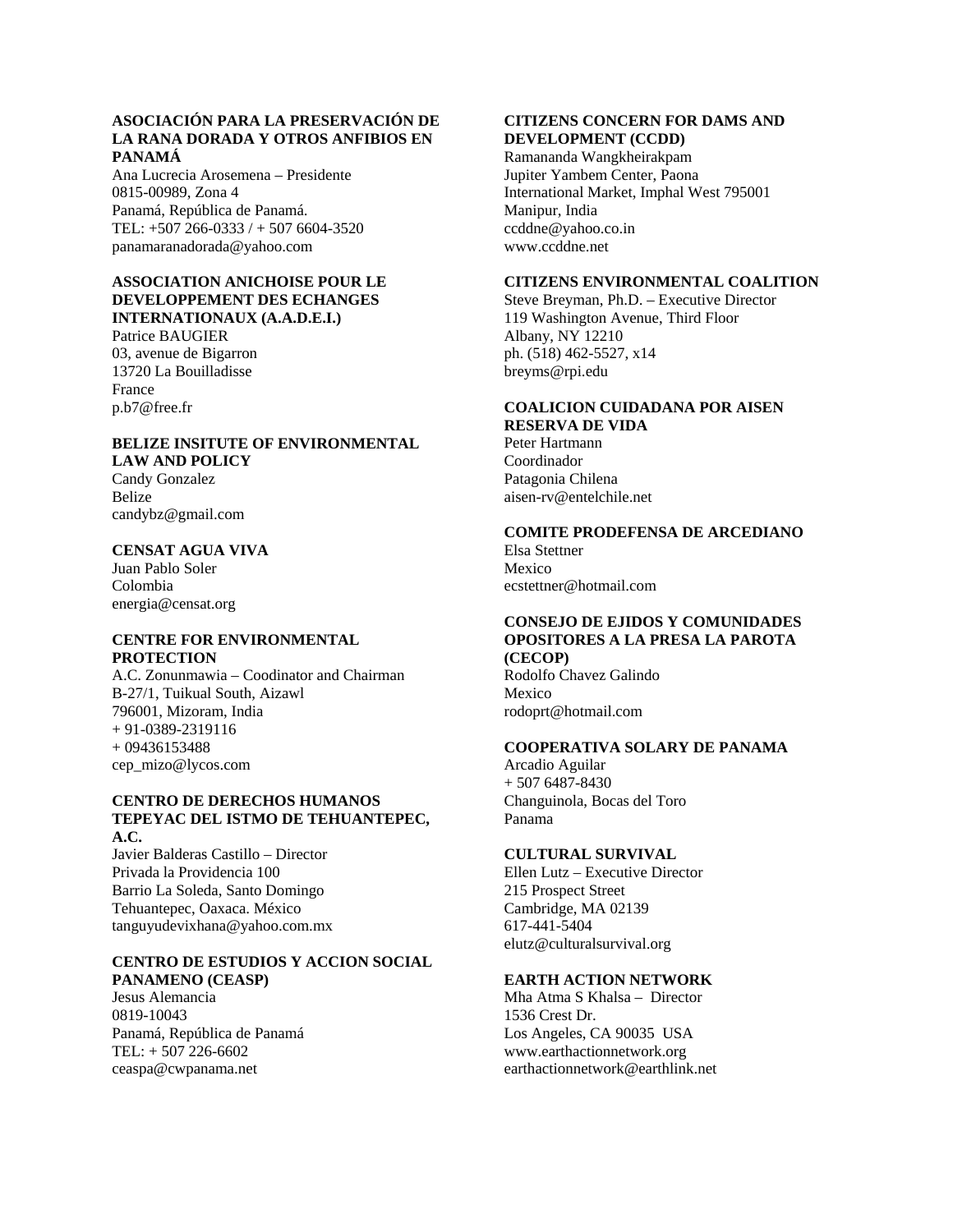#### **EARTHJUSTICE**

Alice Thomas – Staff Attorney 426 17TH St., 6TH Floor Oakland, CA 94612 USA T: 510-550-6700 F: 510-550-6740 athomas@earthjustice.org www.earthjustice.org

## **EDUCACION PARA LA PAZ, A.C.**

José Garcia Lopez México javierinda@gmail.com

#### **FRENTE UNIDO EN DEFENSA DEL ECOSISTEMA (FUDECO)**

Leopoldo Gonzales/Isidro Valdes/Eric Lezcano/Larissa Duarte Provincias de Chiriqui, Veraguas y Cocle Republica de Panama fudeco\_2005@yahoo.com

#### **FUNDACION PARA EL DESARROLLO INTEGRAL DEL CORREGIMIENTO DE CERRO PUNTA (FUNDICCEP)**

David Samudio Correos Nacionales de Cerro Punta, Chiriquí, entrega general Chiriquí, República de Panamá TEL: + 507 667-85556 / + 507 651-85566 davidsamudio02@gmail.com

#### **FUNDACION PARA EL DESARROLLO INTEGRAL NGOBE DE BOCAS DEL TORO (FEDEINGBO)**

Cesar Perez Bocas del Toro, Republica de Panamá + 507 6583-6081

## **FUNDACION PROTEGER**

Jorge Cappato Argentina jorgecappato@arnet.com.ar

## **FUNPROCOOP-MONARES**

Mauricio Vanegas El Salvador naviokilay@hotmail.com

## **GLOBAL RESPONSE**

Paula Palmer – Executive Director PO Box 7490 Boulder, Colorado 80306 USA paula@globalresponse.org

## **HUMAN RIGHTS LAWYER'S INITIATIVE**

Anjalis Savariyar 1/57, 5th street, Bharathi Nagar, Chennai- 63, South India India angelshrli@yahoo.co.in, susigels@yahoo.com

#### **IMAGES ASIA ENVIRONMENT DESK**

Si Phoung Prasingha A.Maung Chiang Mai 50200 Thailand siphoung@gmail.com

## **INSTITUTO MEXICANO PARA EL DESARROLLO COMUNITARIO, A.C./Mapder**

**Jalisco**  María González Valencia Guadalajara, Jalisco, México maria@imdec.net

## **INTERNATIONAL RIVERS NETWORK**

Monti Aguirre 1847 Berkeley Way Berkeley, CA 94703 USA TEL: + 1 501-848-1155 FAX: + 1 501-848-1008 irn@irn.org www.irn.org

## **MESA GLOBAL DE GUATEMALA**

Mirna Ramírez – Secretaría Guatemala mesaglobal@yahoo.es

#### **MONEXICO-COMPA**

Maria de los Angeles Nicaragua companica@yahoo.com

## **MOVIMENTO DOS ANTINGIDOS POR BARRAGENS**

Brasil mabrogerio@hotmail.com

#### **MOVIMIENTO CAMPESINO EN DEFENSA DEL RIO COBRE**

Brigido Hernández Corregimiento del Rincon, Provincia de Veraguas Republica de Panamá mocamderco@hotmail.com